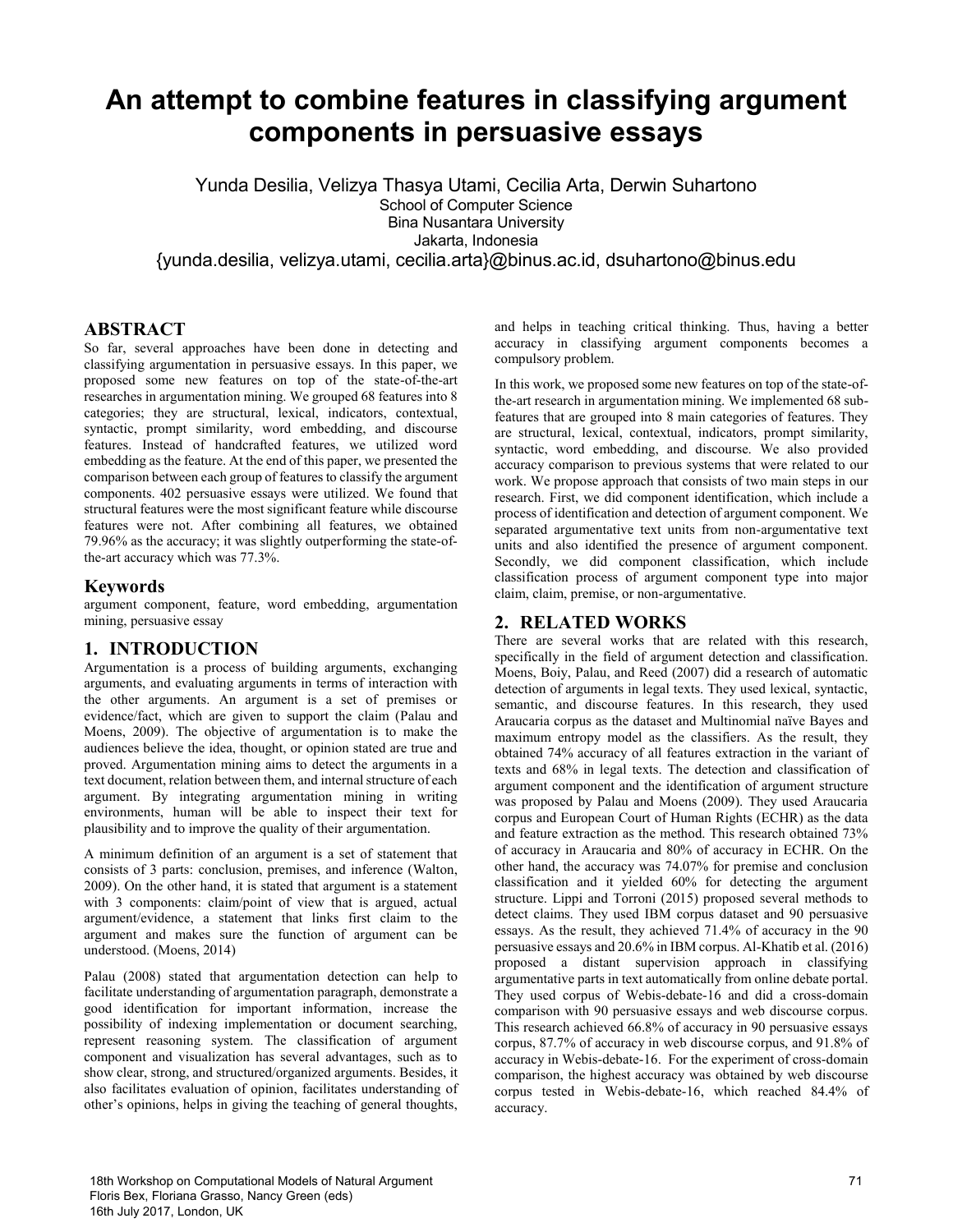The other focus to classify the arguments by identifying argumentation schemes was done by Feng and Hirst (2011). They used Araucaria database, features extraction, and two methods of classification. The features used in this research were general and scheme-specific features. The highest accuracy was 90.8% in scheme target of reasoning while the lowest accuracy was 63.2% in scheme target of classification for one-against-othersclassification. For pairwise classification, the highest accuracy was 98.3% in scheme target of classification-reasoning and the lowest accuracy was 64.2% in scheme target of classificationconsequences.

To identify the argumentative discourse, some researchers did annotation study to create the corpus. Stab and Gurevych (2014a) did the annotation study and created corpus of 90 persuasive essays. They continued the research by identifying the argument component and the argumentative relations in persuasive essays. Support Vector Machine (SVM) was used and it obtained 77.3% of accuracy with structural feature as the best performing feature. On further research, they created an approach to parse the argumentation structures in persuasive essays (Stab and Gurevych, 2016). They created corpus of 402 persuasive essays and extracted the features to identify the argument component, classified the argument component, identified the argumentative relation, tree generation, and stance recognition. They obtained 77.3% of accuracy and structural was the best performing features. They also proposed approach to recognize the absence of opposing arguments in persuasive essays. They used both corpus of 90 persuasive essays and 402 persuasive essays. As the result, they got 75.6% of accuracy. The combination of unigrams, production rules, and adversative transitions obtained the highest accuracy among all of combinations. Habernal and Gurevych (2016) annotated and analyzed the arguments automatically in user-generated web discourse by extracting 5 (five) feature sets to detect the argument component. As the result, they obtained 75.4% of accuracy.

Some researchers focused on the approach to identify the argumentation structures. Peldszus (2014) proposed an approach to identify argumentation structures in micro text automatically with the various level of granularity. They used 115 micro text as the dataset and extracted the features and did a comparison with some types of classifiers. The most outperformed classifiers were Support Vector Machine (SVM) and Maximum Entropy Classifiers (MaxEnt). SVM obtained 64% of accuracy and MaxEnt obtained 63% of accuracy. The best features to obtain the high accuracy were lemma unigrams and lemma bigrams. Lawrence and Reed (2015) proposed 3 (three) methods to extract argumentation structures. They used AIFdb corpus and implemented discourse indicators, topic similarity, and schematic structure as the methods. The combination of those methods reached 83% of accuracy with the best performing feature was schematic feature.

Further implementation of argumentation detection and classification, such as accessing the quality of arguments have been done by some researchers. Wachsmuth, Al-Khatib, and Stein (2016) investigated mining structure to access the argumentation quality of persuasive essays. They used corpus that contains essays from International Corpus of Learner English, extracted the features, and classified the argument component into ADU types: thesis, conclusion, premise, and none. They obtained 74.5% of accuracy with the sentence position as the best performing feature.

# **3. METHODS**

# **3.1 Data**

We utilized a corpus of persuasive essays compiled by Stab and Gurevych (2016). It consists of 402 annotated persuasive essays with different kind of topics. This corpus contains argument component annotation in the clause-level as well as argumentative relations and argument structure in a different level of discourse. It also contains annotation about major claim, claim, premise in each of essay and consists of 7.116 sentences with 147.271 tokens.

# **3.2 Current Features**

We implemented 68 sub-features that were categorized into 8 groups: structural, lexical, indicators, contextual, syntactic, prompt similarity, word embedding, and discourse features. The features described in this section were combined from some researches in argument components classification.

## *3.2.1 Structural Features*

Structural features are features that identified argument component based on structure of the text. Covering sentence is a sentence that contains the argument component in it. Structural includes 3 subfeatures, which are token statistics, location, and punctuation. For token statistics, we defined the number of tokens from argument component, the number of tokens from covering sentence, the number of tokens preceding and following an argument component in the covering sentence, the token ratio between covering sentence and argument component, the number of tokens from covering paragraph, the number of covering sentences preceding and following paragraph, the token ratio between covering sentence and covering paragraph, the token ratio between covering sentence and essay, the average number of token at sentence, the ratio and a Boolean feature that indicates if the argument component covers all tokens of its covering sentence as token statistics features. For location, we defined a set of location-based features for exploiting the structural properties of essay. 4 Boolean features that indicate if the argument component is present in the introduction or conclusion of an essay and if it is present in the first or the last sentence of a paragraph. Secondly, we add the position of the covering sentence in the essay and the position of the covering sentence in the paragraph as a numeric feature. We also count the ratio of covering sentence and paragraph, the ratio of covering sentence and essay, and the ratio of paragraph and essay. For punctuation, we define a set of punctuation-based feature to identify characteristics of argument component. This features will return the number of punctuation marks of the covering sentence and the number of punctuation marks of the argument component, the number of punctuation marks preceding and following an argument component in its covering sentence and a Boolean feature that indicates whether the sentence is closed with a question mark or not.

# *3.2.2 Lexical Features*

These features are defined by N-grams, POS N-grams, verbs, adverbs, modals auxiliary, comparative and superlative adjective, the ratio of pronouns, and word couples.

#### *3.2.3 Indicator Features*

Boolean features indicating the presence of question indicators, time indicators, evidence indicator, conclusion indicator, compareand-contrast, and cue phrases. We used 55 discourse markers as well and modelled each as a Boolean feature set to true if one of them is present in the covering sentence. The discourse markers were taken from the Penn Discourse Treebank 2.0 Annotation Manual (Prasad et. al., 2007). Furthermore, we also define 4 (four)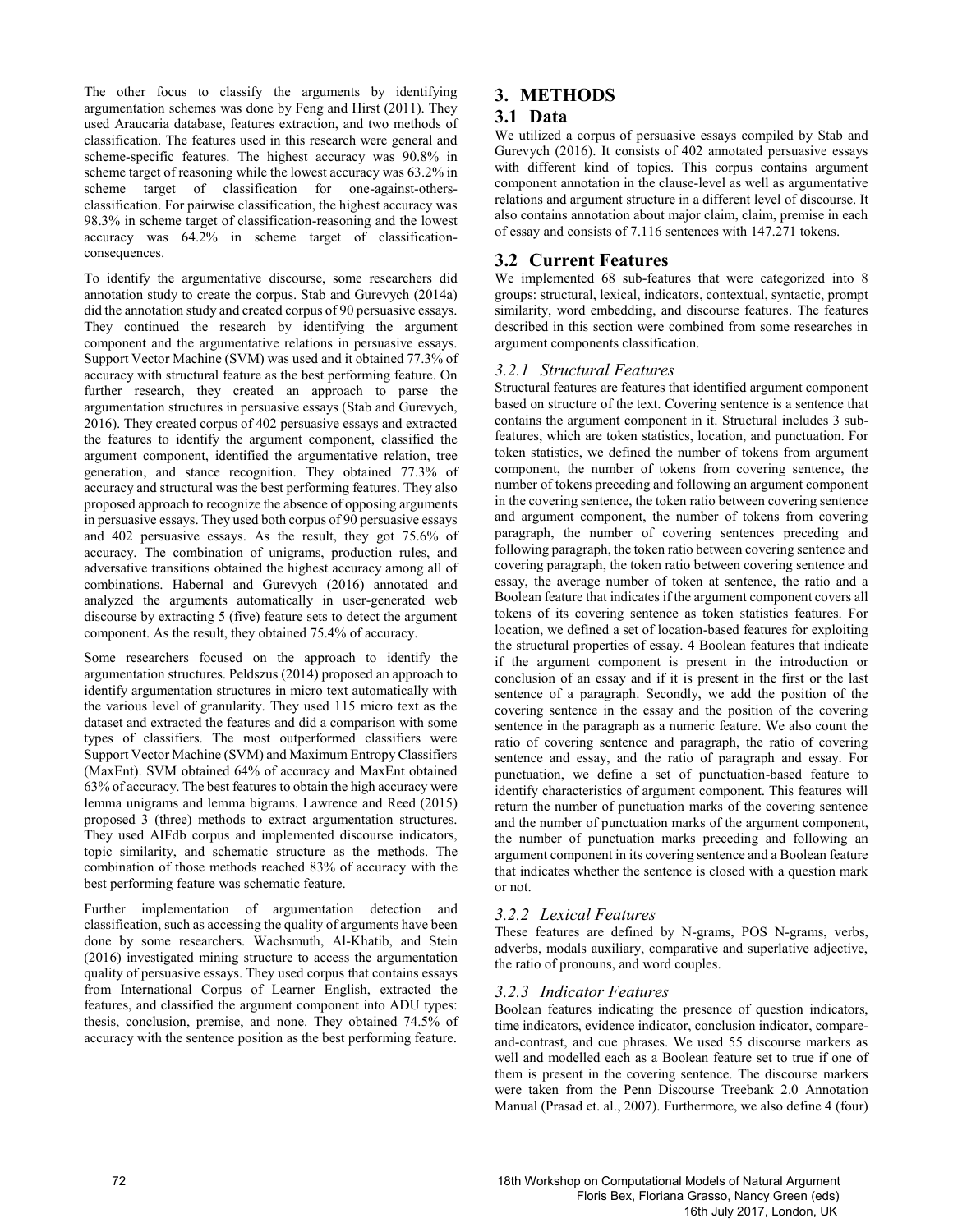Boolean features that indicate the presence of type indicators including forward indicators, backward indicators, thesis indicators and rebuttal indicators. In addition, we defined 5 (five) Boolean features to identify possessive pronoun (I, me, mine, myself, my) in covering sentence.

#### *3.2.4 Contextual Features*

These features return the number of punctuations, number of tokens and sub-clauses from the sentence preceding and following the covering sentence, the number of covering sentence preceding and following the covering sentence. We also defined Boolean features indicating the presence of modal verbs, question indicator, comparative and superlative adjective, and type of indicators. In addition, we defined 4 (four) Boolean features and numeric that indicate if the shared noun and shared verb is present in the introduction or conclusion of an essay.

#### *3.2.5 Syntactic Features*

We count the number of sub-clauses in each sentence and return numeric value. We also count the depth of parse tree, extract the production rules, and identify whether the sentence is in past tense, present tense, or not in both.

#### *3.2.6 Prompt Similarity Features*

These features were created to count the similarity of cosine value between current sentence and the prompt, with the first sentence in each paragraph, with the last sentence in each paragraph, with its preceding sentence, and with its following sentence.

#### *3.2.7 Word Embedding Features*

They were created to count the vector representation of each word. Glove was used to obtain the vector representation for each word. We count the average of vector values per argument component.

#### *3.2.8 Discourse Features*

We implemented discourse doubles, which return: (1) count of explicit and implicit relation in a sentence and then return the count of which type present the most, (2) the ratio of explicit and implicit relation. Explicit discourse connectives are drawn primarily from well-defined syntactic classes, while implicit discourse connectives are inserted between paragraph-internal adjacent sentence pairs not related explicitly by any of the syntactically defined set of explicit connectives.

# **3.3 Additional Features**

To explore further in classifying argument components, we defined some features which are quite promising to boost the accuracy of classification. Our additional features included 7 main features, which were structural, lexical, indicators, contextual, syntactic, prompt similarity, and discourse features.

- Structural features were number of token in covering paragraph, number of preceding and following covering sentence in covering paragraph, and position of covering sentence in paragraph.
- Lexical features were POS N-grams and word couples.
- Indicator features were forward, backward, rebuttal, thesis indicators, and cue phrases.
- Contextual features were type of indicators in context, number of shared noun and shared verb that are present in introduction and conclusion in essay, and 4 binary features that indicates shared noun and verbs that are present in introduction or conclusion in essay.
- Syntactic feature was POS distribution.
- Prompt similarity feature was the similarity of cosine value between current sentence with the prompt.
- Word embedding feature was defined to extract the vector representation of each word.

# **4. RESULTS AND DISCUSSION 4.1 Performance**

There are 8 categories of features that were implemented for the features extraction: structural, indicator, contextual, lexical, syntactic, prompt similarity, word embedding, and discourse with total of 68 sub-features. We used Support Vector Machine (SVM) as classifier by using 10-folds cross validation and utilized a corpus of 402 annotated persuasive essays by Stab and Gurevych (2016).

The accuracy result of this system was 79.96%. It indicated that a higher accuracy was achieved in comparison to the argument component detection and classification systems conducted in the previous works as shown in Table 1. Even though this comparison did not show a proper objective evaluation due to task differences among them, our accuracy was quite promising to surpass previous works, especially to Stab and Gurevych (2014b).

|  | Table 1. Previous works performance |
|--|-------------------------------------|
|  |                                     |

| <b>Related Work</b>                    | Accuracy |
|----------------------------------------|----------|
| Palau and Moens (2007)                 | 74%      |
| Palau and Moens (2009)                 | 74.04%   |
| Stab and Gurevych (2014b)              | 77.3%    |
| Lippi and Torroni (2015)               | 71.4%    |
| Stab and Gurevych (2016)               | 77.3%    |
| Wachsmuth, Al-Khatib, and Stein (2016) | 74.5%    |
| Habernal and Gurevych (2016)           | 75.4%    |
| Al-Khatib et al. (2016)                | 66.8%    |

| Table 2. Confusion matrix of the system accuracy results |  |
|----------------------------------------------------------|--|
| (SVM) for argument component classification              |  |

|    | MC  | Cl  | Pr   | No   |
|----|-----|-----|------|------|
| МC | 578 | 130 | 43   |      |
| Cl | 226 | 309 | 970  |      |
| Pr | 28  | 147 | 3656 |      |
| No |     |     |      | 1638 |

Table 2 explains that the system correctly identifies 578 major claims (MC), 309 claims (Cl), 3656 premises (Pr), and 1638 nonargumentative (No). The errors occurred in identifying claims. Most of them were identified as premise. The accuracy in identifying each component was 76.96% for major claim, 20.52% for claim, 95.41% for premise, and 100% for non-argumentative. We guessed the accuracy to identify claims was very low due to class imbalance where claim had the lowest amount of data. Beside using 10-folds cross validation for training, we also conducted experiments using 5-folds cross validation with 79.74% accuracy.

**Table 3. Previous works performance**

| Feature<br>Name     | Accuracy | <b>Feature Name</b> | Accuracy |
|---------------------|----------|---------------------|----------|
| Structural          | 77.83%   | Syntactic           | 51.35%   |
| Indicator           | 54.73%   | Prompt Similarity   | 54.79%   |
| Contextual          | 63.10%   | Word Embedding      | 49.46%   |
| Lexical             | 61.06%   | Discourse           | 49.41%   |
| <b>All Features</b> |          | 79.96%              |          |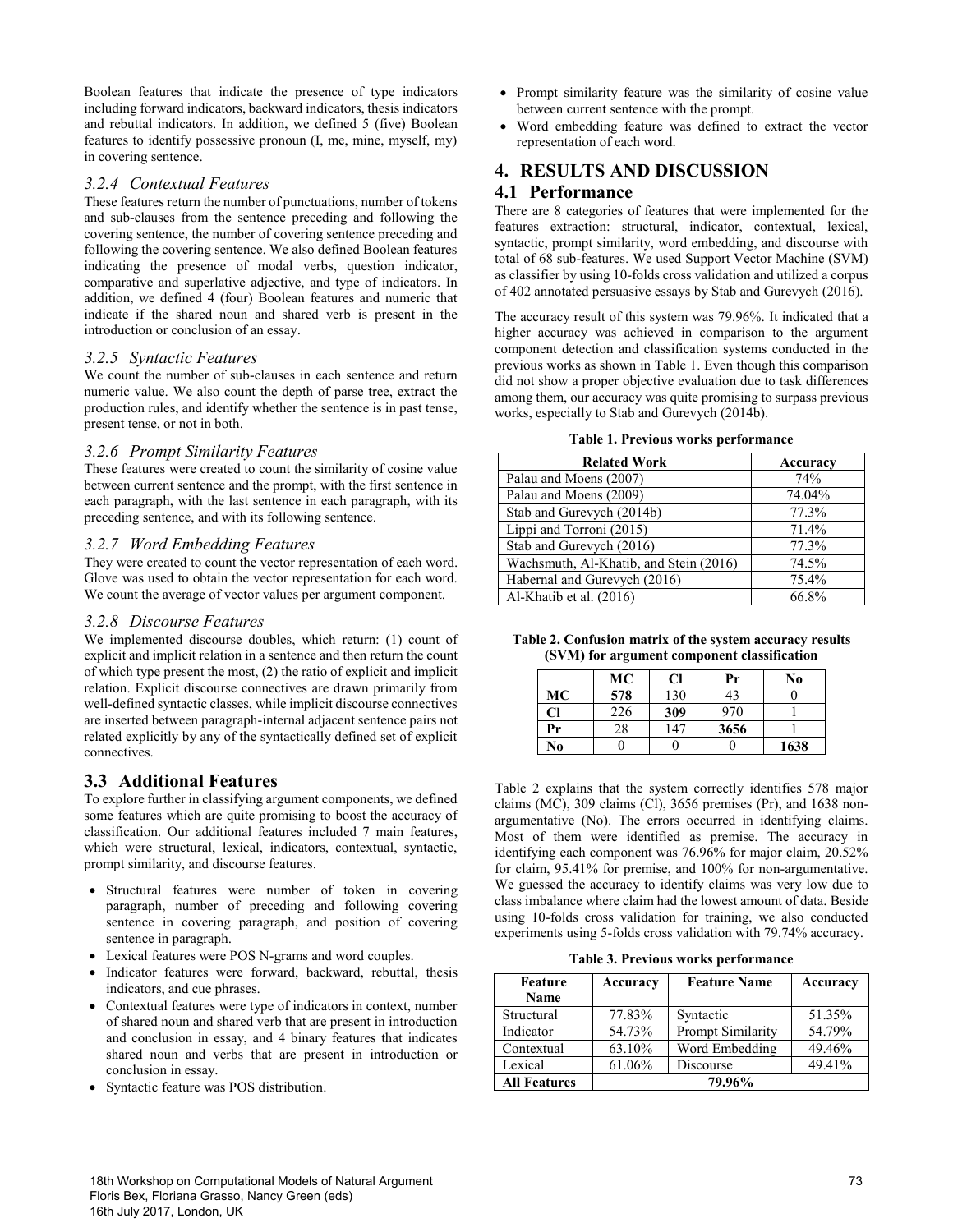We conducted experiments by using each feature group to capture which feature sets were significant in classifying the argument components. Based on Table 3, the best feature set to classify argument components is structural feature with 77.83% accuracy result. Contextual and lexical features consecutively were the next significant features among all.

#### **4.2 Combining the Features**

We attempted to combine all features as the next experiment. It was to identify which features combination has the best and the least impact in improving the system's accuracy.

**Table 4. Accuracy result of combination of feature without one feature category in system**

| <b>Feature Name</b> | Accura<br>cy | <b>Feature Name</b>             | Accuracy |
|---------------------|--------------|---------------------------------|----------|
| Without Structural  | 69.74%       | Without Syntactic               | 78.21%   |
| Without Lexical     | 77.72%       | Without<br>Prompt<br>Similarity | 79.93%   |
| Without             | 77.98%       | Without<br>Word                 | 78.48%   |
| Indicators          |              | Embedding                       |          |
| Without             | 78.05%       | Without                         | 79.98%   |
| Contextual          |              | Discourse                       |          |

Based on Table 4, we can conclude that the most influential feature is structural, because all combination of features without structural has the lowest accuracy result with 69.74%, while the least influential feature is discourse as without discourse feature, the accuracy result is 79.98%.

From 8 trials of features combination, 7 of them showed significant accuracy, where 7 of them achieved an accuracy of 77.7% to 79.9%. This result indicates that the accuracy achieved by the combination of features produces higher accuracy compared to the accuracy of previous works (Table 1). In addition, we can see from the experiments that the accuracy of the system significantly decreased as a result of the feature extraction without structural features. Therefore, we also did an experiment with combination of 3 (three) features that achieved the highest accuracy, i.e. structural, lexical, and contextual features which produced 77.87% as the accuracy result.

# **4.3 Comparing Each Group of Features**

We conducted other experiments by comparing system's accuracy among implementation by using the features presented by Stab and Gurevych (2014b), handcrafted features proposed by authors, and additional features from previous works. The system was trained using the same corpus consisting 402 annotated persuasive essays compiled by Stab and Gurevych (2016).

Stab and Gurevych (2014b) implemented structural, indicator, contextual, lexical, and syntactic features with total of 28 subfeatures. Our system's accuracy result using features extraction based on Stab and Gurevych (2014b) is 76.32% (Table 5), while the original accuracy result of their research was 77.3% by using 90 persuasive essays where the highest accuracy is achieved by structural features. The result's difference can be caused by the different number of the training data.

| Table 5. Accuracy result of implementation features by Stab |  |
|-------------------------------------------------------------|--|
| and Gurevych (2014b)                                        |  |

| <b>Feature Name</b> | Accuracy |  |
|---------------------|----------|--|
| Structural          | 74.33%   |  |
| Indicator           | 61.11%   |  |
| Contextual          | 52.38%   |  |
| Lexical             | 58.69%   |  |
| Syntactic           | 50.94%   |  |
| <b>All Features</b> | 76.32%   |  |

We proposed some handcrafted features to develop algorithm to identify and classify argument components and to increase the accuracy of system. This experiment used 24 sub-features which produced 68.46% as the accuracy result. In addition, we ran the system using each feature's category to identify each feature's performance (Table 6).

**Table 6. Accuracy result of proposed handcrafted features**

| <b>Feature Name</b> | Accuracy |
|---------------------|----------|
| Structural          | 63.81%   |
| Indicator           | 49.45%   |
| Contextual          | 59.94%   |
| Lexical             | 49.58%   |
| Prompt Similarity   | 54.70%   |
| Discourse           | 49.43%   |
| <b>All Features</b> | 68.46%   |

From the result presented in Table 6, the system achieved 68.46% accuracy with the highest accuracy achieved by structural features which followed by contextual and prompt similarity features as the second and the third most performing features.

The experiments also implemented additional features which were obtained from previous works conducted from state-of-the-art researches. There are 16 additional sub-features implemented in this scenario. Based on Table 7, the system achieved 71.08% of accuracy with the most significant accuracy was achieved by structural and contextual features. Word embedding feature was less performing feature in this experiment.

**Table 7. Accuracy result of additional features from state-ofthe-art researches**

| <b>Feature Name</b> | Accuracy |
|---------------------|----------|
| Structural          | 61.15%   |
| Indicator           | 53.95%   |
| Contextual          | 50.69%   |
| Lexical             | 59.27%   |
| Syntactic           | 50.72%   |
| Prompt Similarity   | 54.79%   |
| Word Embedding      | 49.46%   |
| <b>All Features</b> | 71.08%   |

# **5. CONCLUSIONS**

After all the experiments, we have done to detect and classify the argument component, we found that 79.96% of accuracy was achieved by implementing all features set. We defined 68 subfeatures which were summarized into 8 categories of features: they were structural, lexical, indicator, contextual, syntactic, word embed-ding, prompt similarity, and discourse features. We found that structural features were the best feature that had the most